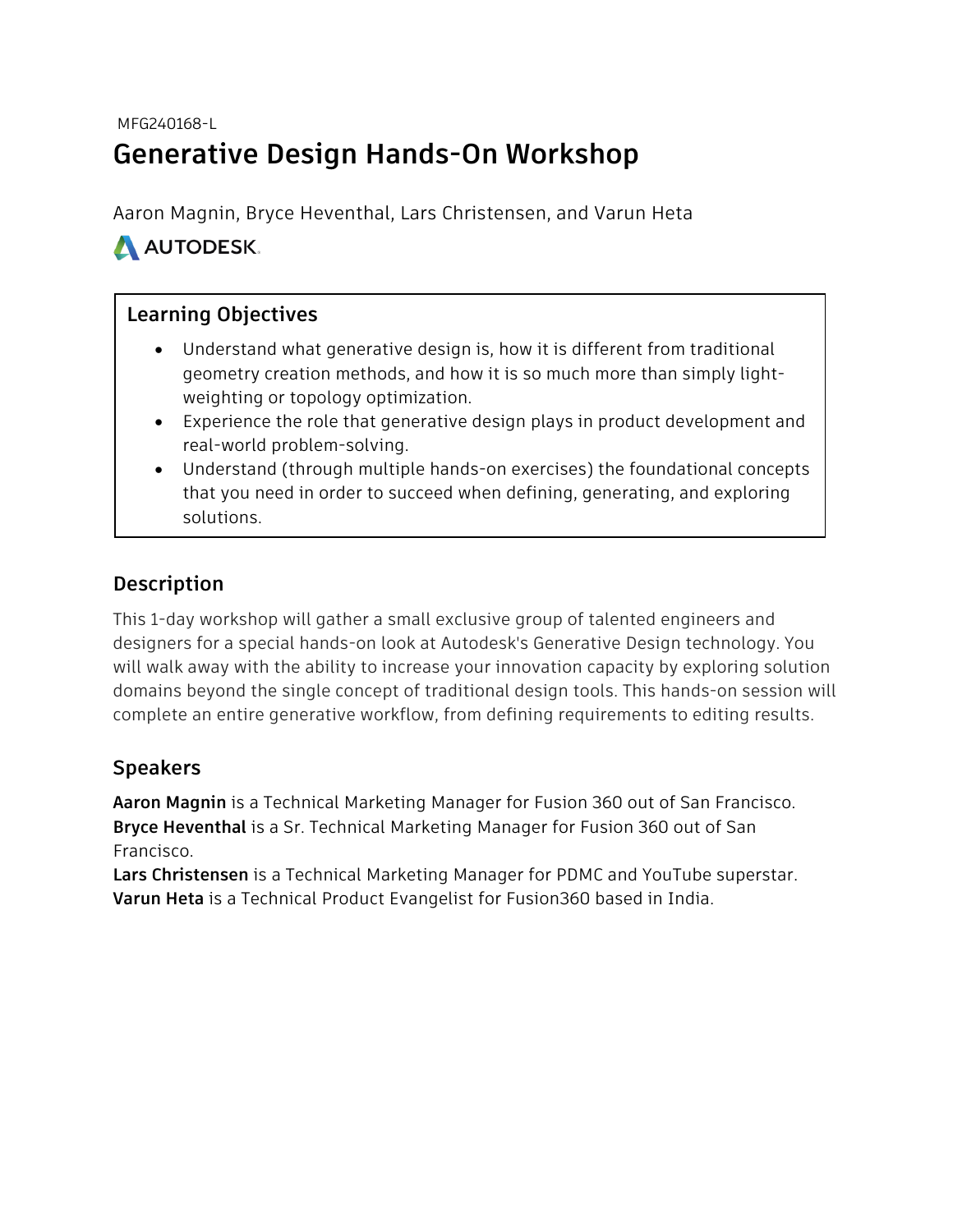#### **What is Generative Design?**

Generative design mimics nature's evolutionary approach to design. Designers or engineers input design goals into generative design software, along with parameters such as loads, materials, and manufacturing methods.

#### **How do you get access to Generative Design?**

Generative design is available to Fusion 360 commercial subscribers, and Product Design and Manufacturing Collection subscribers.

#### **What are the basic steps in setting up a Generative Design?**

- 1. Open or create the model in Fusion 360.
- 2. Enter the 'Generative Design' workspace.
- 3. If needed, modify the geometry in the 'Edit Model' workspace to prepare the preserve, obstacle, and starting shape geometries to be defined in the next step.
- 4. Define design space, including Preserves, Obstacles, and/or Starting Shapes.
- 5. Define loading conditions and constraints.
- 6. Define objectives.
- 7. Define manufacturing method, including unrestricted, additive, or 3/5-axis milling.
- 8. Define material options (up to 10).
- 9. Generate outcomes if converged, the outcome satisfies all design requirements specified.
- 10. Explore outcomes & export the optimal solution.



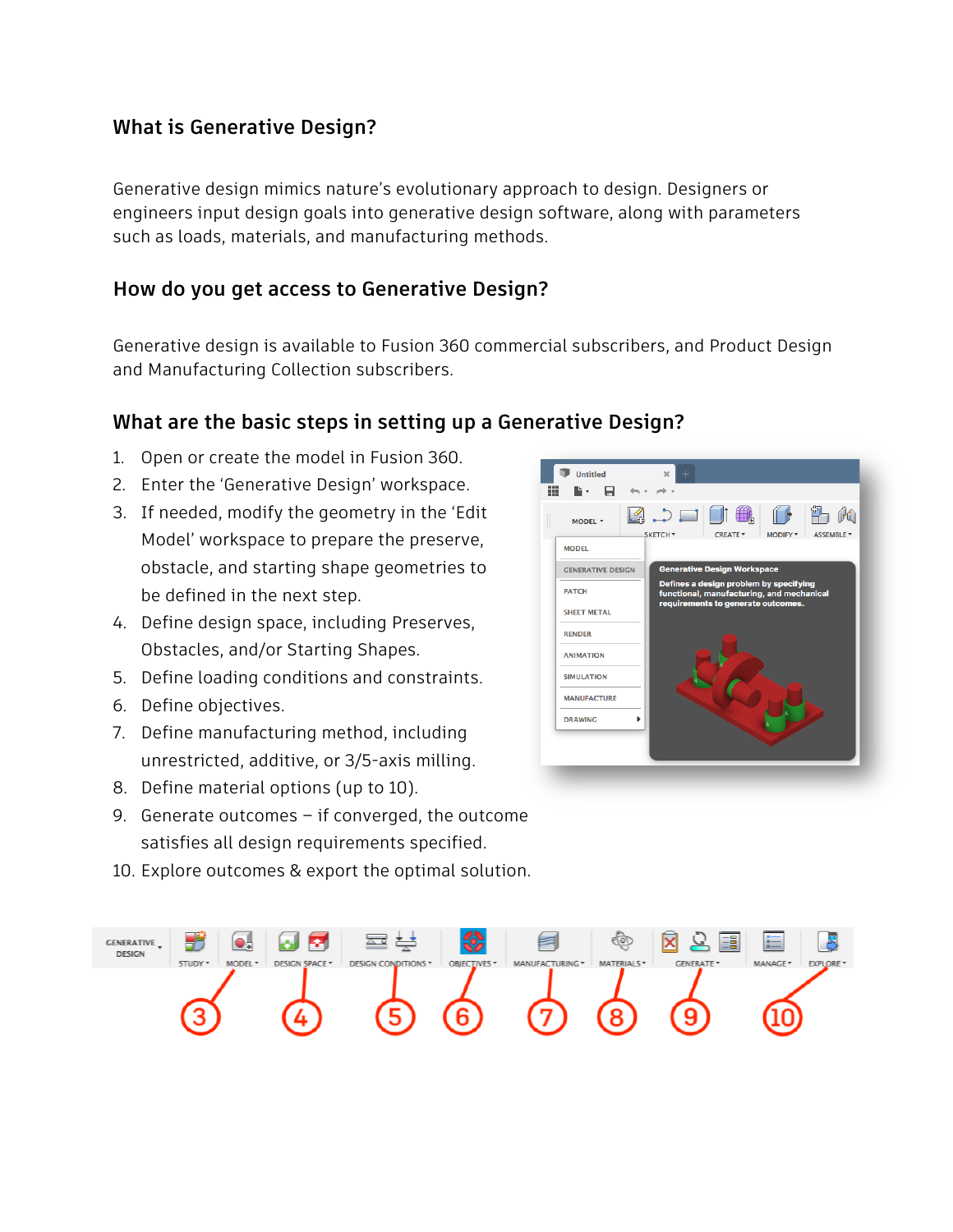### **Hands on Example 1- GE Bracket Key Steps**

- 1. Go directly to the Generative Design Workspace, and then to 'Edit Model'
- 2. Create Preserve regions for 4 bolts:
	- i. Sketch 4 circles on bottom face (see below left);
	- ii. Extrude fully through body with operation set to intersect (see below right);
	- iii. Remove ramp faces by control-selecting/box selecting and hitting 'Delete' key.



- 3. Show both "Obstacles" and "Preserve Regions" components.
- 4. Define 6 preserve regions, and 2 obstacles as denoted in the image to the right.





5. Define load cases. In each case, make sure the 4 bolt locations are 'Fixed'.



- 6. Objective is to **minimize mass** at a **FOS of 2**.
- 7. Manufacturing method is set to unrestricted and additive. In the additive setup, ensure that the **"Overhang Angle" is set to 50** degrees, and **"Minimum Thickness" is .05in**.
- 8. Material is **Ti-6Al-4V**.

| Overhang Angle           | 50.0 deg  |  |
|--------------------------|-----------|--|
| <b>Minimum Thickness</b> | $0.05$ in |  |



Titanium 6AI-4V